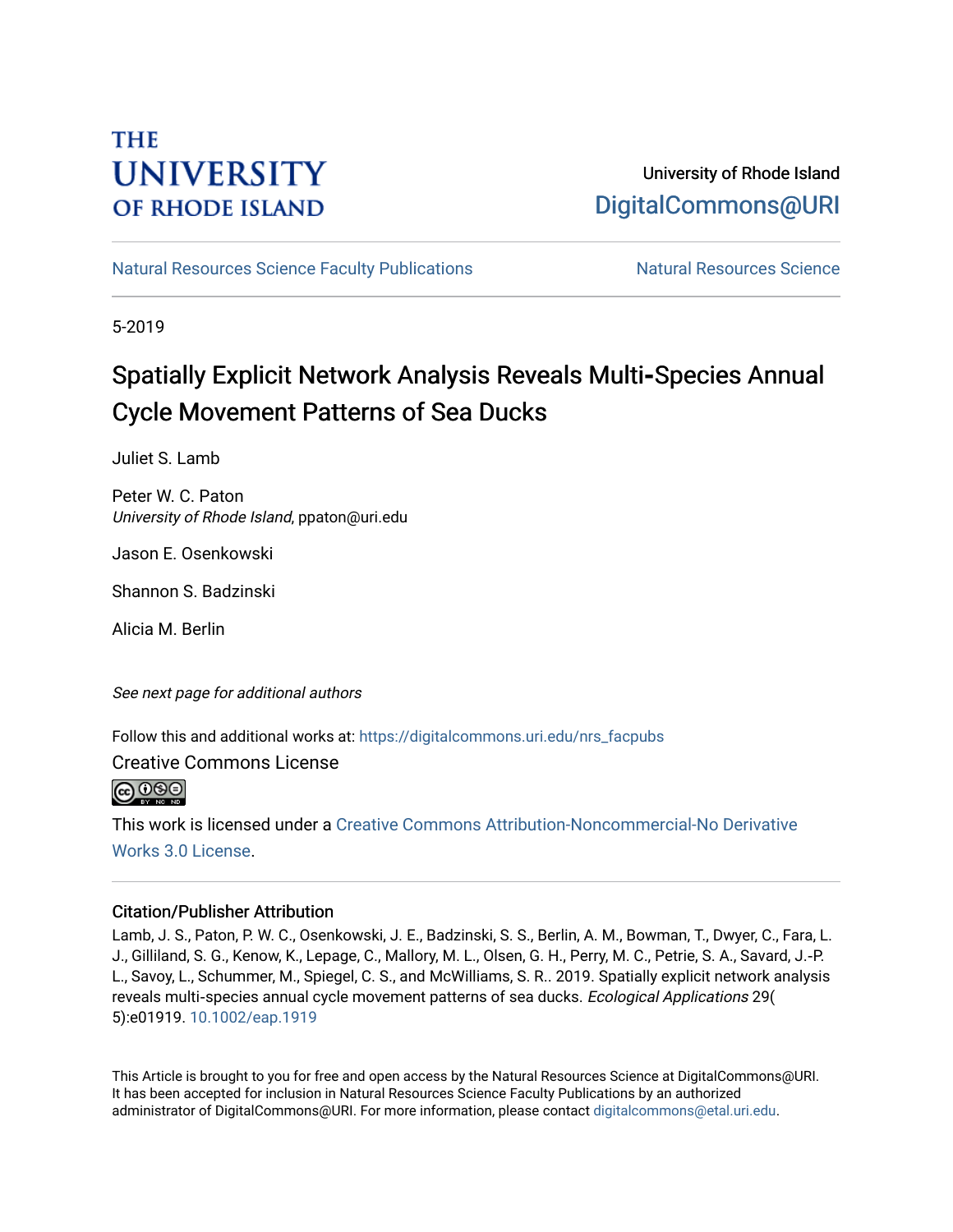#### Authors

Juliet S. Lamb, Peter W. C. Paton, Jason E. Osenkowski, Shannon S. Badzinski, Alicia M. Berlin, Tim Bowman, Chris Dwyer, Luke J. Fara, Scott G. Gilliland, Kevin Kenow, Christine Lepage, Mark L. Mallory, Glenn H. Olsen, Matthew C. Perry, Scott A. Petrie, Jean‐Pierre L. Savard, Lucas Savoy, Michael Schummer, Caleb S. Spiegel, and Scott R. McWilliams